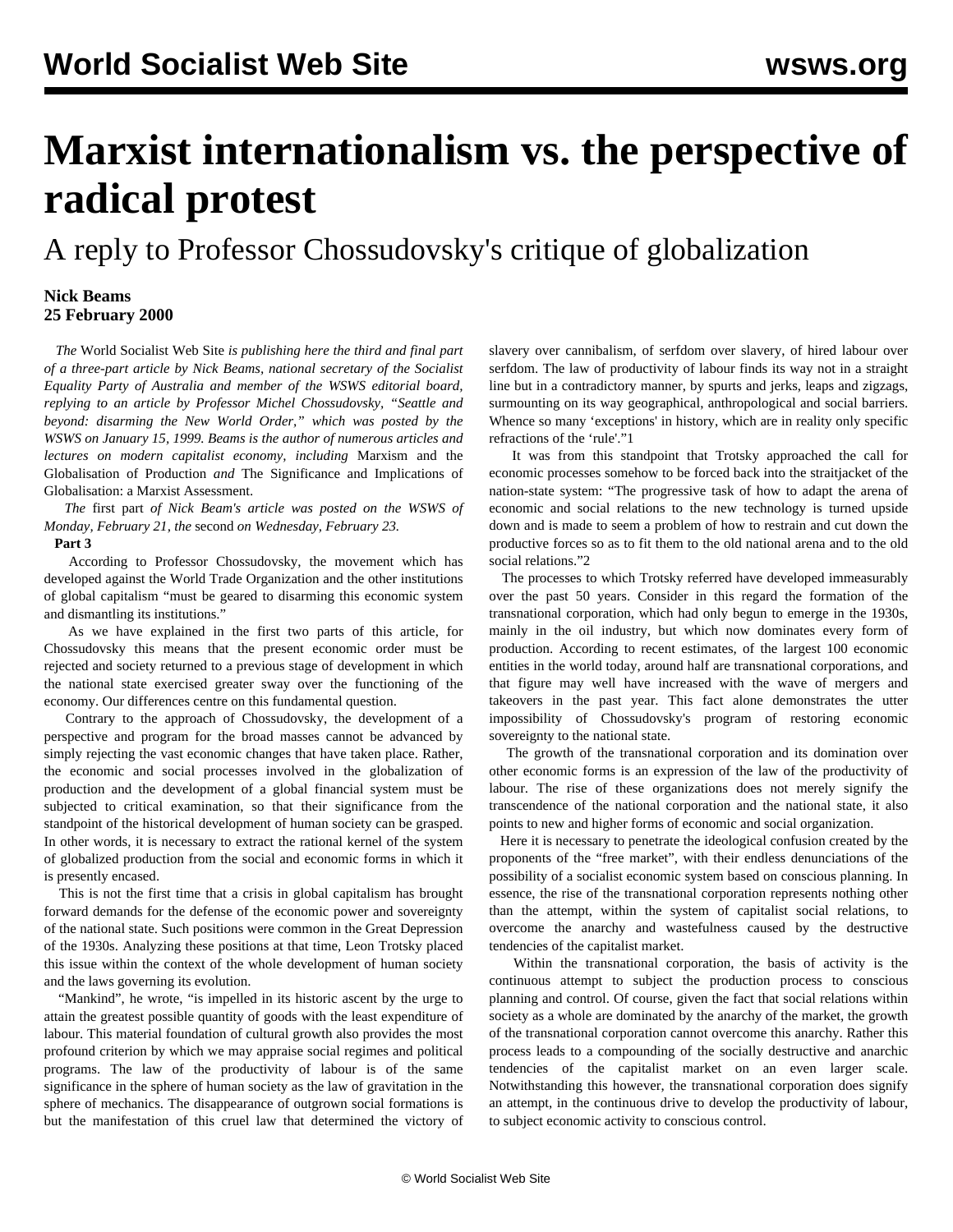In a perceptive article written more than 60 years ago, the Nobel Prize winning economist Ronald H. Coase pointed out that "the distinguishing mark of the firm is the suppression of the price mechanism." Corporations conduct their activities within the sphere of the market and are ultimately dominated by it, but they do so as "islands of conscious power in this ocean of unconscious cooperation, like lumps of butter coagulating in a pail of buttermilk."3

 Every stage in the development of the corporation, from the formation of national monopolies at the end of last century, to the formation of transnational companies and now the merger movement of the transnational giants, has involved the attempt to replace the invisible hand of the market with the visible hand of planning. The same tendency is revealed in the technological transformations now sweeping through all sections of the economy. The aim of so-called information technology is not only to make more conscious the immediate production process within a given corporation, but also to co-ordinate ever more closely the activities of different branches and even different firms, whether situated next door to each other or on the other side of the world.

 Viewed from this historical standpoint, the significance of globalized production is that it represents the maturation within the framework of capitalism of the material pre-conditions for the development of a planned socialist economy.

 If production processes can be organized down to the last detail across countries and continents, and the movement of goods and services determined with pinpoint accuracy across space and time, then there is no question that it is materially possible to organize the global economy to meet the needs and requirements of the world's people. In short, the argument of the "free marketers" that a planned socialist economy is inherently impossible because of the complexities of the decision-making process, and therefore the market and the profit system constitute the only viable form of social organization, is being refuted practically by developments within the capitalist economy itself.

 At the same time, within the system of capitalist social relations, in which all economic activity is subordinated to the drive for profit, these vast technological transformations necessarily result in a continuous worsening of the living standards of the broad masses and a growth of social polarization—the accumulation of fabulous wealth at one pole and increasing misery at the other—with all its attendant social ills.

 The resolution of this crisis lies not in the rejection of globalization in favour of the reactionary utopia of national economic sovereignty, but in the liberation of the productive forces from the constrictions imposed on them by the outmoded social relations of capitalism. The social and political basis for such a movement is the international unity of the working class. Contrary to the assertions of those who maintain that the working class has "disappeared" under the impact of new technologies, it has in fact expanded both in absolute and relative terms.

 The globalization of production has resulted in the growth of the working class by hundreds of millions in regions of the world where industry barely existed just a few decades ago. In the advanced capitalist countries many of the old forms of labour have disappeared—just as they did in earlier phases of capitalist development. But the economic changes associated with technological innovation have meant that many sections of the population, once considered to be middle class, and upon which the stability of capitalist rule depended, have been effectively proletarianized.

 The result of these processes is that for the first time in human history the majority of the world's people are proletarians, having nothing to sell but their labour power.

 And in every part of the world, whatever the particular differences in national economic life, the broad masses of working people find that their social conditions are being torn apart by the operation of the same global economic system. The development of an integrated global capitalist economy has given rise to a globally polarized society—the division

between a wealthy elite, whatever their particular national origin, and the broad mass of the population.

 Already the impact of globalization has resulted in social upheavals—the mass strike wave in France in 1995 and the fall of Indonesian dictator Suharto, to name two—amid indications of mounting instability within the global capitalist economy.

 The decade of the 1990s opened to proclamations of the triumph of the market and the defeat of socialism. But the triumph has proved to be rather short-lived. The last decade has seen a series of escalating financial and economic crises—the collapse of the European Exchange Rate Mechanism in 1992 followed by the crisis of the Scandinavian banks, the bond market turmoil of 1994 followed by the \$50 billion Mexican bailout in 1994-95, the so-called Asian financial crisis of 1997-98, which rapidly became a crisis of the global financial system. Now new financial storms are building up in the heart of the capitalist system, in the orgy of speculation and debt in US financial markets.

 These financial eruptions are sure signs of the ongoing breakdown of the global capitalist economy, as was the failure of the major capitalist powers to reach any agreement at the WTO meeting in Seattle. This breakdown will produce deepening social struggles in the advanced capitalist countries and the so-called developing countries alike. But the crucial question is on what program will this movement develop? All manner of partial and single-issue demands will no doubt play a role. But these struggles will only be able to advance to the extent that a clearly worked out internationalist perspective guides their most advanced elements.

 This requires the assimilation of the political lessons of the 20th century—above all an historical understanding of the nature and outcome of the Russian Revolution of 1917.

 The Russian Revolution—the objective economic and social conditions for which were prepared by the first phase of capitalist globalization from 1870 to 1914—was the first attempt by the working class to reconstruct society on socialist foundations. Its leadership in the Bolshevik Party of Lenin and Trotsky and the workers who undertook the first overturn of capitalism were inspired and guided by the understanding that the conquest of political power in Russia was not an end in itself, but rather a step towards a wider objective—the world socialist revolution.

 The first attempt at the socialist reconstruction of society ultimately failed. The revolution remained isolated and its failure to spread created the conditions for the rise of a vicious nationalist reaction in the form of the Stalinist bureaucracy and its perspective of "socialism in one country."

 In the succeeding years tremendous blows were struck against the international working class through the murder of its revolutionary leadership, first by social democracy and then by Stalinism and Nazism. The degeneration of the Russian Revolution and the murder of its leadership gave rise to great confusion in the working class, as the most monstrous crimes were carried out in the name of Marxism and communism.

 The consequent ideological and political decay within the international workers' movement created the conditions for the domination of various nationalist doctrines—social reformism and Stalinism—as well as those associated with peasant-based and petty-bourgeois movements such as Maoism and guerrillaism.

 This process has left a legacy of political disorientation with the working class. But the objective conditions are emerging for the political education, clarification and re-orientation of the international working class and the renewal of the international socialist movement. If the Russian Revolution was the outcome of the first phase of capitalist globalization, then the further intensification of this historical process over the past 25 years is just as surely creating the conditions for new revolutionary upheavals.

It is sometimes said that the wheels of history grind all too slowly. Petty-